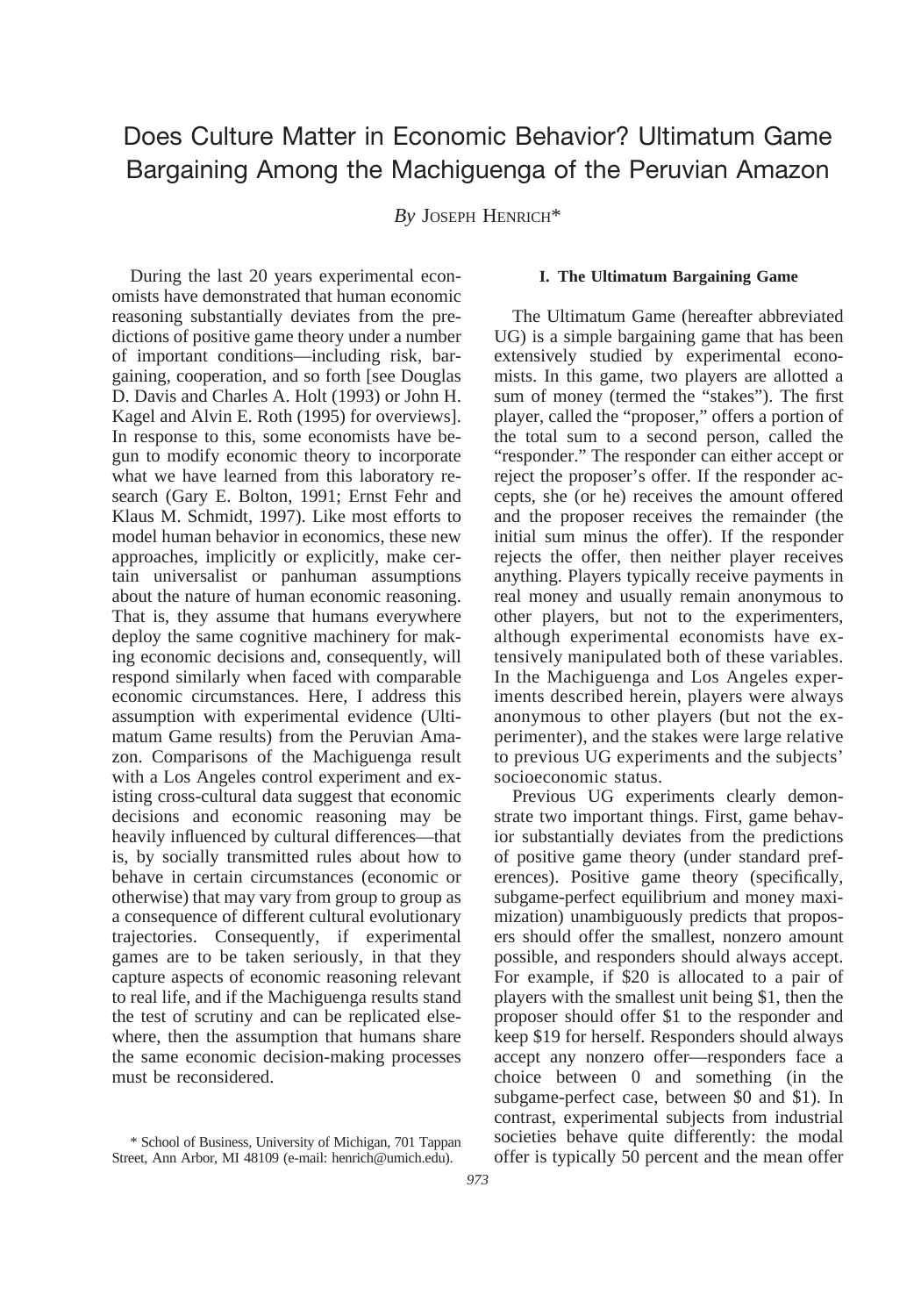averages between 40 and 50 percent of the total. Responders usually accept average offers, but often reject offers lower than 20 percent of the total sum (Colin F. Camerer and Richard H. Thaler, 1995; Roth, 1995).

Second, although UG results consistently and substantially deviate from the predictions of game theory, these results are very robust. Experimental economists have systematically studied the influence of various factors on the game's results, including stake size<sup>1</sup> (Paul Tompkinson and Judy Bethwaite, 1995; Elizabeth Hoffman et al., 1996; Lisa A. Cameron, 1999), degree of anonymity (Robert Forsythe et al., 1994; Bolton and Rami Zwick, 1995), context (Hoffman et al., 1994; James Konow, 1996), and "culture" (Roth et al., 1991; Robert Slonim and Roth, 1998; Cameron, 1999), and concluded that each has little or no effect on players' behavior.

Most important in the present context: existing experimental data and analyses have shown that people from many parts of the world (Europe, Asia, and North America) behave quite similarly in the UG. In studies from places as different as Ljubljana (Slovenia), Pittsburgh, Tokyo (Roth et al., 1991), Yogyakarta (Indonesia) (Cameron, 1999), Tucson (Hoffman et al., 1994), and Los Angeles, proposers make similar mean offers (40 to 50 percent of the total), and responders frequently reject low, "inequitable" offers.

This robust pattern of UG behavior has led many economists to develop new models, which posit that humans possess either an innate taste for costly punishment, an innate sense of fairness, or some combination of both (Bolton and Zwick, 1995; Camerer and Thaler, 1995; Roth, 1995; Konow, 1996). However, my UG data indicate that the Machiguenga behave very

differently from subjects drawn from industrialized populations, and therefore, that notions about what is fair and/or what deserves punishment are culturally variable—meaning that people behave differently as a consequence of having grown up in different places. Because of the potential importance of the Machiguenga society to interpreting the data, I will first briefly describe the lifeways of the Machiguenga and then present the results.

#### **II. The Machiguenga**

Traditionally, the Machiguenga lived (and some continue to live) in mobile single-family units and small extended-family hamlets scattered throughout the tropical forests of the southeastern Peruvian Amazon, subsisting on a combination of hunting, fishing, gathering, and manioc-based swidden horticulture. Economically independent at the family level, this Arawakan-speaking people possess little social hierarchy or political complexity, and most sharing and exchange occurs within extended kin circles. Cooperation above the family level is almost unknown, except perhaps for cooperative fish poisoning (Michael G. Baksh, 1984).

During the last 30 years, missionaries, markets, and government-administered schools have sedentized and centralized most of the Machiguenga into a number of villages in a continual process of increasing market integration. As these demographic changes have strained local game and wild food resources, the Machiguenga have gradually intensified their reliance on horticultural products, especially manioc (a starchy root crop). In an effort to buy increasingly available Western goods, many Machiguenga farmers have begun to produce cash crops (primarily coffee and cocoa), raise domesticated animals (e.g., chickens, ducks, and guinea pigs), and participate in limited wage labor (usually for logging or oil companies; see Joseph Henrich, 1997).

Although most Machiguenga now live in small communities of about 300 people, they remain primarily a family-level society. This means that families fully produce for their own needs (food, clothing, etc.) and do not rely on institutions or other families for their social or economic welfare, although there is a constant demand for market items such as machetes, salt,

<sup>&</sup>lt;sup>1</sup> For example, Cameron's (1999) analysis of ultimatum game data from Indonesia, where she was able to provide sums equivalent to approximately three months' salary for test subjects, strongly rejects the hypothesis that higher stakes move individuals closer to game-theoretic behavior. Similarly, Hoffman et al. (1996) tested the effect of raising the stakes from \$10 to \$100 dollars, and found they could not "reject the hypothesis that the offers are identical." Generally, the data suggest that proposers move away from game-theoretical predictions and toward a fifty-fifty split; responders, consequently, accept these proportionately higher offers more frequently.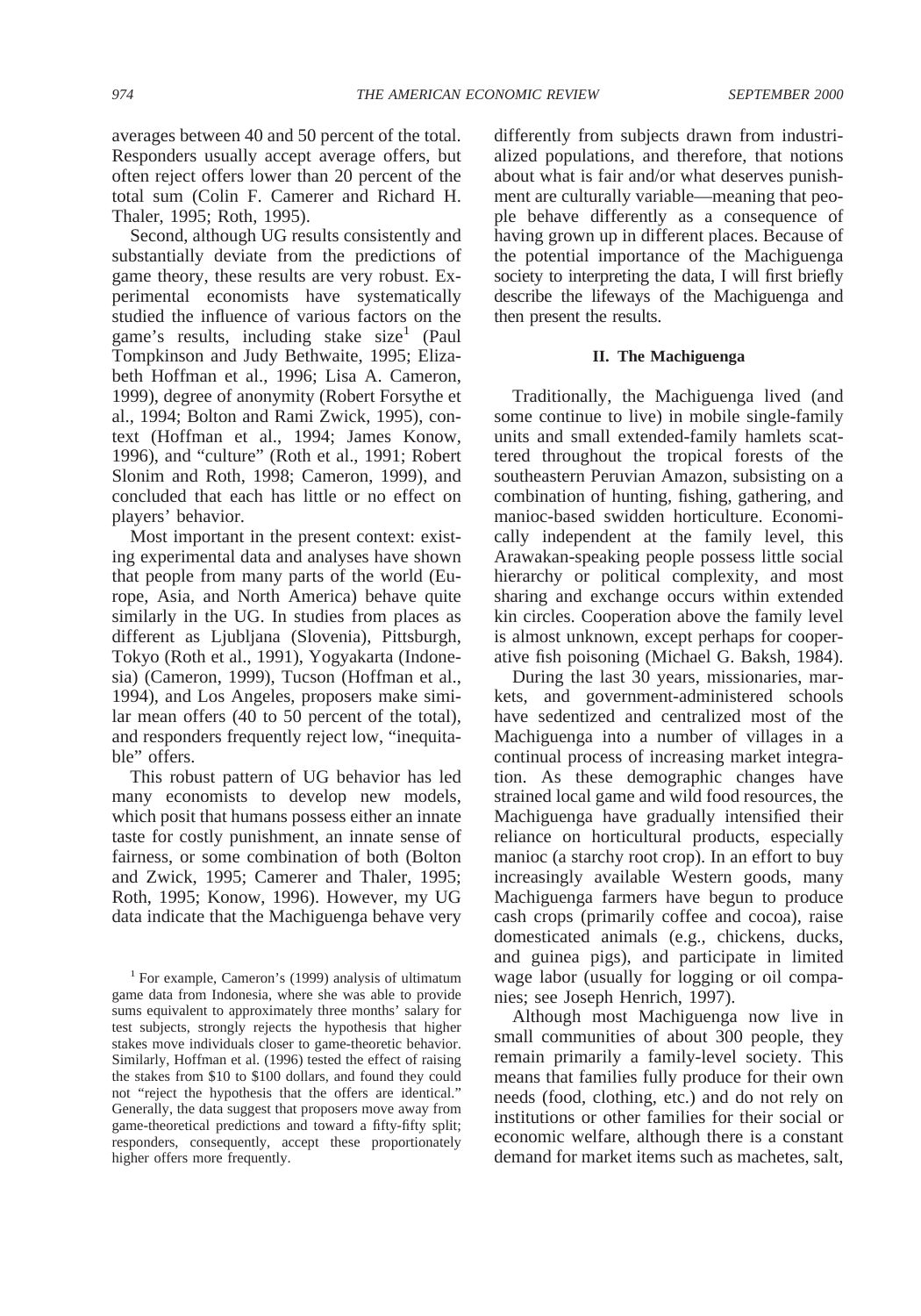sugar, and steel axes. With the exception of recent river trips to the nearest (minimum eighthour trip) towns, anonymous transactions are almost unknown. When local bilingual schools (Machiguenga-Spanish) are not in session and the incessant rains of the wet season make travel difficult, many families move away from the community to live in their distant gardens, often located two to three hours away from the village (Henrich, 1997).

#### **III. Methodology**

To deal with the particular challenges of performing experiments in the Machiguenga ethnographic setting, I had to modify the typical experimental procedures used in the Ultimatum Game. First, I gathered 12 men together between the ages of 18 and 30 under the auspices of "playing a fun game for money." I explained the game to the group in Spanish using a set script written in simple terminology like "first person" to refer to the proposer and "second person" for the responder (Spanish is a second language for the Machiguenga). After this I had a bilingual school teacher (an educated Machiguenga) reexplain the game in the Machiguenga language (translating from my script), and display the money that we would be using to make payments. After this, each participant entered my house (the guest hut) individually. We explained the game a third time, and I asked a number of hypothetical, practice questions intended to test the participants' comprehension of the game. We reexplained parts of the game as necessary. Often numerous examples were necessary to make the game fully understood. After the individual confidently answered at least two hypothetical questions correctly, I would submit the actual question with a pile of 20 *soles* (Peruvian money) in view. The following day, after having successfully gotten 12 responses and paid out some money, I began seeking randomly selected individuals to play the game. Most people had already heard of the game and were eager to play. I privately explained the game to each individual (usually in his or her house) and ran through the same testing procedure as the previous day. During this process several people were rejected because they, after  $30+$  minutes of explanation, could not understand the game—at least they could not correctly answer the hypothetical questions.

The initial 12 players were volunteers, but the next 30 players were selected at random from my demographic survey. Similarly, most players were randomly assigned to their roles proposer or responder—prior to playing the game; however, players were not informed of their respective roles until after they had correctly answered the two hypothetical questions. To prevent some of the initial 12 individuals from guessing with whom they might be paired, I began by assigning the first five players to the role of proposer, after which I then switched to randomly assigning the roles. The last three players were all responders, to even out the numbers of proposers and responders. I paired responders with proposers by randomly selecting from among the outstanding offers. Machiguenga players were told that their anonymous partner was another member of their community (Camisea), but nothing more was said about how this individual would be chosen, nor about their age, sex, or family.

Demographically, Camisea contains 260 people from 36 households, with about 70 adults. These 36 households can be roughly divided into 12 extended families. The player pool contains 14 females and 28 males. The females ranged in age from 24 to 37 years; the males ranged from 17 to 56. The mean age for all the players was 26.3 years.

Although such things as procedural differences seem unlikely to explain the substantial differences observed between the Machiguenga and the typical robust results—considering that procedural variations in the UG have been extensively tested and nothing approaching these differences has ever emerged—I repeated a nearly identical version of the Machiguenga UG with UCLA graduate students in Los Angeles to control for (1) stake size, (2) "community closeness," (3) experimental procedures, (4) instructional details, (5) the age of players, and (6) the experimenter himself. First, the Machiguenga's 20 *soles* stake equals about 2.3 days' pay from the logging or oil companies that occasionally hire local labor. To match this amount, I set the UCLA stake at \$160, which is about 2.3 days' pay for a graduate student working as a "reader" (\$9–\$10 per hour after taxes).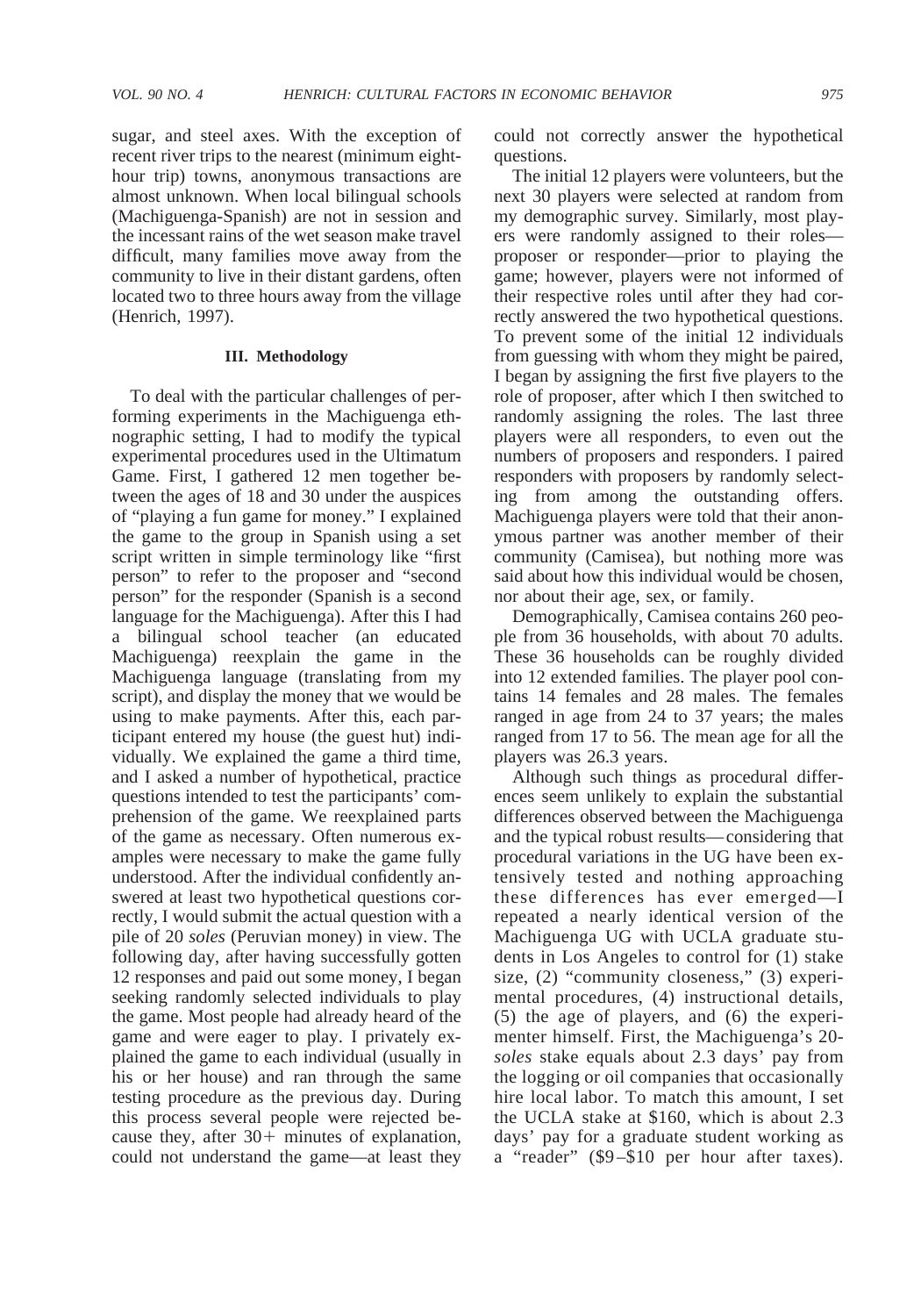Second, because the Machiguenga were told that they were playing with an anonymous person *from their community*, which contains about 70 adults, I limited the UCLA experiment to graduate students in the Department of Anthropology (also a community of about 70 adults), and informed the subjects accordingly. Third, as with the Machiguenga, all UCLA subjects received the game instructions both written and verbally, in a one-onone situation with the experimenter, and had to answer hypothetical test questions before actually playing the game. Unlike the Machiguenga, UCLA students also had to sign a consent form before playing. Fourth, in both cases I used the same written instructions (translated into English at UCLA), and the same pattern of examples and test questions. Fifth, the average age of Machiguenga subjects was 26.3 years, whereas UCLA graduate students have an average age of 25.7 years.

Finally, in both experiments I was the primary investigator: I explained the game, presented the examples, and posed the questions to the subjects. Although it is certainly true that I am not perceived in the same way by these two groups, this experiment does control for some aspects of experimenter bias. In typical UG experiments, subjects do not usually know the experimenter, but I am known in both groups, and players may need to interact with me in the future. So, if knowing the experimenter and expecting future interaction with him causes people to behavior more fairly, then we should expect both Machiguenga and UCLA graduate students to behave more fairly—double-blind experiments have produced "less-fair" results (see Hoffman et al., 1994). One might even suggest that the Machiguenga should behave especially fairly to "look good" in front of a "rich" Westerner with many useful items to give out. Second, if in the course of administering the game I unconsciously display leading facial expressions, use suggestive tones, or exhibit some other personal qualities that cause people to propose and accept low amounts, then the control group should reveal similar behavior previously cross-cultural researchers have worried about this and attempted to test for it (see Roth et al., 1991 p. 1071). Note that, at UCLA, unlike the Machiguenga situation where I was

accompanied by a local assistant, I worked alone with subjects during the experiment.

## **IV. Results**

Table 1 shows UG results from the Machiguenga, the Los Angeles control group, and a number of other experiments performed in different parts of the world. Clearly, the Machiguenga data differ substantially from the patterns found in other UG results. In comparison with other high-stakes games in Yogyakarta (Indonesia) and Los Angeles (the control), where the mean offers were 44 and 48 percent, respectively, Machiguenga proposers offered only 26 percent. This result also contrasts with games using more typical stakes: mean offers in Tokyo, Pittsburgh, Yogyakarta, and Tucson are all 44 percent or 45 percent of the total—almost double that of the Machiguenga. All the experiments have modes at 50 percent, except in the low-stakes game in Yogyakarta, where it is 40 percent, and among the Machiguenga, where the modal offer drops to 15 percent. Table 1 provides the *p*-values for the Epps-Singleton nonparametric tests (EST) and the Mann-Whitney nonparametric tests (MW), which confirm that the distributional characteristics of the Machiguenga data are quite different from both the other high-stakes games.<sup>2</sup>

On the receiving end, responders from industrial societies often reject offers below 20 percent (see "Rej  $\lt$  20 percent" in Table 1), although these offers are quite rare. For example, proposers in both Los Angeles and Pittsburgh made 0 and 1 offers below 20 percent, respectively. Machiguenga responders, however, almost always accept offers less than 20 percent, and nearly half of the total offers (10 of 21 offers) were below 20 percent. The overall rejection rate for the Machiguenga was also quite low (0.048), especially when compared

<sup>&</sup>lt;sup>2</sup> The Epps-Singleton nonparametric statistical test is ideal for the discrete, nonnormally distributed data typically produced by ultimatum games (see Forsythe et al., 1994). This test compares the overall distributional characteristics of two data sets, rather than just their central tendencies (as does the Mann-Whitney test). This is important because often the mean of a UG data set captures little about the overall data.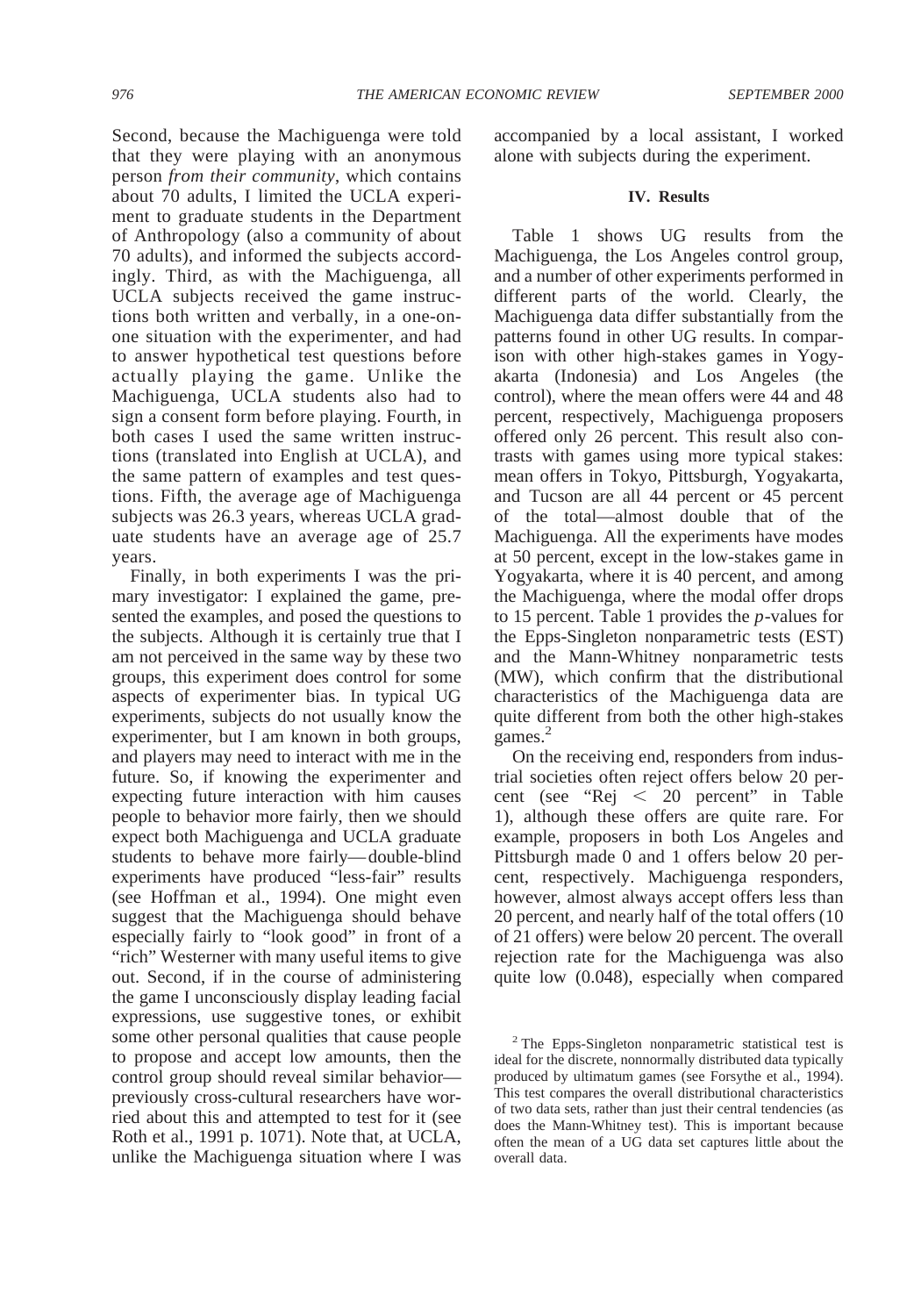| Data factors                | Los<br>Angeles | Machiguenga  | Yogyakarta <sup>b</sup> | (high-stakes) Yogyakarta <sup>b</sup> Tucson <sup>c</sup> Pittsburgh <sup>a</sup> |                          |         | Tokyo <sup>a</sup> | Jerusalem <sup>a</sup> |
|-----------------------------|----------------|--------------|-------------------------|-----------------------------------------------------------------------------------|--------------------------|---------|--------------------|------------------------|
| Number of pairs             | 15             | 21           | 37                      | 94                                                                                | 24                       | 27      | 29                 | 30                     |
| Stake size                  | \$160          | \$160        | $$80-120$               | $$10-15$                                                                          | \$10                     | \$10    | \$10               | \$10                   |
| Mean                        | 0.48           | 0.26         | 0.44                    | 0.44                                                                              | 0.44                     | 0.45    | 0.45               | 0.36                   |
| Mode                        | 0.50           | 0.15         | 0.50                    | 0.40                                                                              | 0.50                     | 0.50    | 0.50               | 0.50                   |
| Standard deviation          | 0.065          | 0.14         | 0.11                    | 0.17                                                                              | 0.072                    | 0.096   | 0.21               | 0.16                   |
| Rejection frequency         | $\Omega$       | 0.048        | 0.081                   | 0.19                                                                              | 0.083                    | 0.22    | 0.24               | 0.33                   |
| $Rej < 20$ percent          | 0/0            | $1/10 = 0.1$ | 0/0                     | $9/15 = 0.6$                                                                      |                          | 0/1     | $2/4 = 0.5$        | $5/7 = 0.71$           |
| EST $p(LA)^d$               |                | 0.0000       | 0.081                   | 0.0000                                                                            | $\overline{\phantom{0}}$ | 0.089   | 0.030              | 0.010                  |
| EST $p$ (Mach) <sup>d</sup> | 0.0000         |              | 0.0000                  | 0.0000                                                                            |                          | 0.0000  | 00032              | 0.0011                 |
| MW $p$ (Mach) <sup>e</sup>  | $2.64E - 5$    |              | 1.22E-5                 | 3.64E-5                                                                           |                          | 3.06E-5 | 0.002              | 0.049                  |
| EST $p$ (Pitt) <sup>d</sup> | 0.09           | 0.0000       | 0.99                    | 0.023                                                                             |                          |         | 0.24               | 0.16                   |

TABLE 1—SUMMARY OF CROSS-CULTURAL ULTIMATUM GAME DATA AND STATISTICAL TESTS

*Notes:* The complete data set used to generate this table may be obtained in soft or hardcopy, by request, from the author.<br><sup>a</sup> Pittsburgh, Tokyo, and Jerusalem data are from round 1 games in Roth et al. (1991). Roth et a (the last round) for interstudy comparison. Using either round 1 or round 10 to compare to a single-shot game generates analytical ambiguities. In round 10 players may have modified their strategy through learning, whereas in round 1 players know it's a repeated game (but not repeated with the same person), so they may also make strategic adjustments compared

to a single-shot game.<br><sup>b</sup> The Yogyakarta data come from Cameron (1999)—the data were extracted from bar charts and the "errors" were omitted in the reanalysis. The high-stakes data are from a second-round game, after having played the low-stakes (\$10–\$15) game. This may explain the decrease in the standard deviation from the low-stakes game. <sup>c</sup> The Tucson data are from Hoffman et al. (1994).

 $d$  EST *p* gives the *p*-value from the Epps-Singleton nonparametric test for Los Angeles (LA), the Machiguenga (Mach), and Pittsburgh (Pitt) compared against each of the other populations.<br><sup>e</sup> MW *p* gives the *p*-value for the Mann-Whitney nonparametric test (corrected for ties and continuity) for the

Machiguenga compared against each of the other populations.

with Tokyo, Pittsburgh, Jerusalem, and Yogyakarta. Interestingly, in addition to the difference in the central tendency of the Jerusalem experiment, it also reveals the highest overall rejection rate and the highest rejection rate of offers below 20 percent. Moreover, Jerusalem shows the second highest proportion of offers less than 20 percent, second only to the Machiguenga.

Discussions, postgame interviews, and observations of body language gleaned from both the Machiguenga and Los Angeles experiments provide some further explanatory insights into the differences between Machiguengas and Westerners. The Machiguenga often had difficulty articulating why they were willing to accept low offers, but several individuals made it clear that they would always accept any money, regardless of how much the proposer was getting. Rather than viewing themselves as being "screwed" by the proposer, they seemed to feel it was just bad luck that they were responders, and not proposers. Los Angeles players, in contrast, claimed they would reject "unfair" offers (below 25 percent usually), and a few claimed they would reject any offer below 50 percent. Correspondingly, some Los Angeles proposers, when asked why they offered 50 percent, said they were thinking of offering less, and that most people would accept less, but they figured there were some people out there who might reject an offer below 50 percent, so they wanted to be sure to get the \$80 (half of the \$160 stake). The few Machiguenga who offered 50 percent, when asked why, said that fifty-fifty was "fair." When asked if they thought their fellow Machiguengas would accept less, they said "Yes, for sure." Many Los Angeles proposers, particularly those who seemed to know exactly what they were going to offer immediately (rather than pondering over it for five minutes or so like many other Los Angeles proposers) said they offered 50 percent "to be fair."

Taken together, these data suggest that Machiguenga responders did not expect a balanced offer, and Machiguenga proposers were well aware of this. The few Machiguenga proposers who offered 50 percent were, without exception, those who had had greater exposure and dealings with Westerners and especially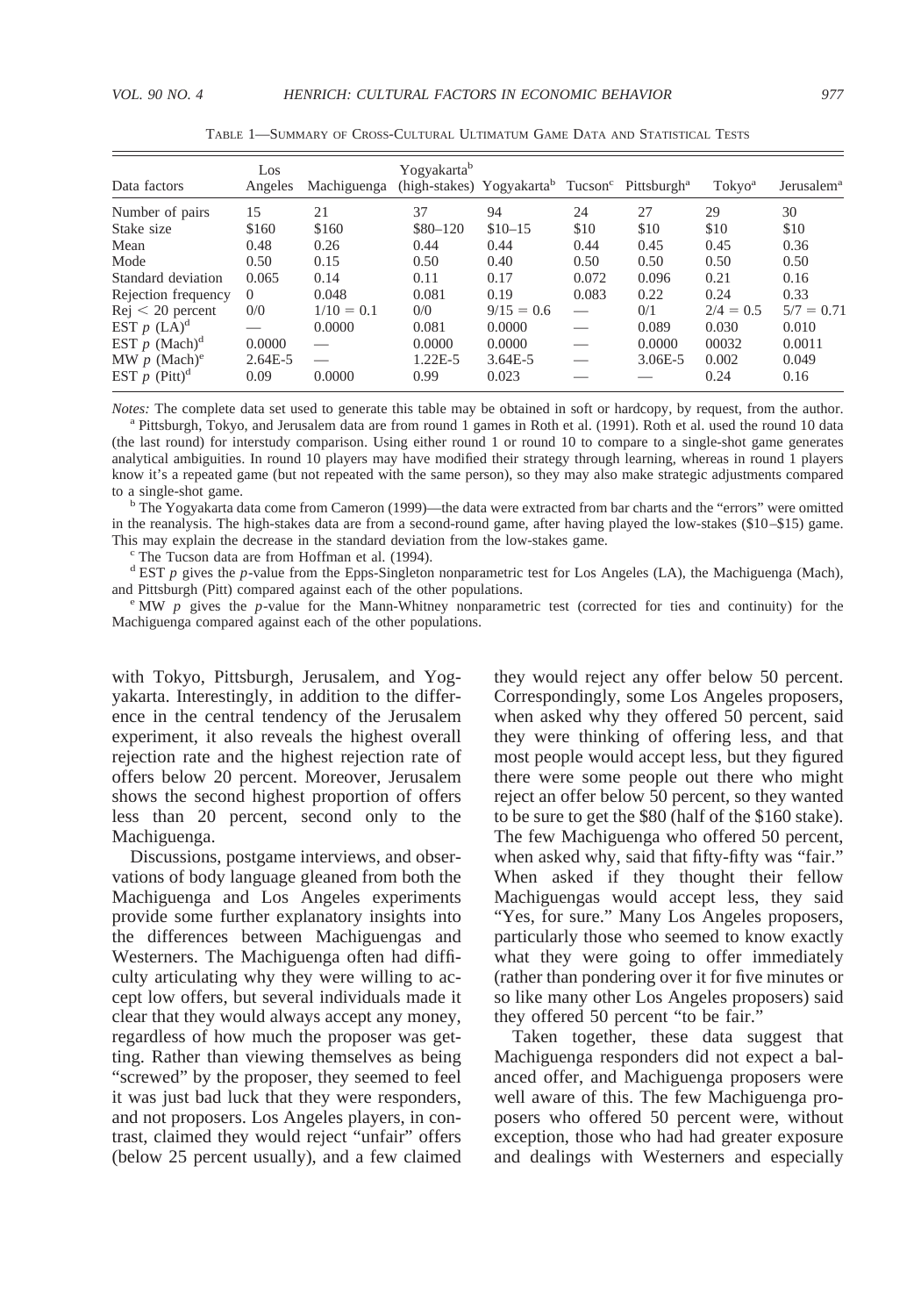North American evangelical missionaries—so they may have acquired some Western notions of fairness from these contacts. Los Angeles proposers were a mix of people concerned with fairness and people concerned with avoiding punishment. Interviews suggest that many Los Angeles proposers accurately assessed the potential behavior of responders (according to responder claims), and adjusted their behavior to ensure offer acceptance.

Besides the substantial differences found between the Machiguenga and other subject populations, we observe differences between Los Angeles and Yogyakarta using high stakes, and between Pittsburgh and Yogyakarta using lower stakes (see Table 1). Coupled with the previously observed difference between Pittsburgh and Jerusalem (Roth et al., 1991), it becomes increasingly difficult to account for UG behavior without considering that, perhaps, subjects from different places arrived at the experiments with different rules of behavior, expectations of fairness, and/or tastes for punishment.

#### **V. Conclusion**

As the first test of the UG's robustness outside of industrialized societies (and one of the few experimental economics games ever performed in such a context), the Machiguenga UG suggests that culturally transmitted behavioral variation may substantially affect decision making. This result amplifies Roth et al.'s (1991) similar, but more tentative conclusion. After four UG experiments in which they carefully controlled for stake size, procedural variations, translation differences, and currency scales, Roth et al. (1991) concluded that the small, significant differences found between Tokyo, Pittsburgh, and Jerusalem can best be explained as "cultural differences." Later, Roth (1995), in examining the difference found between American and Israeli proposers, suggests that these results indicate a difference in what is perceived as "fair," or what is "expected" under the circumstances. My comparison of Machiguenga and Los Angeles subjects yields a similar conclusion, only more extreme. Machiguenga proposers seem to possess little or no sense of obligation to provide an equal share to responders, and responders had little or no expectation of receiving an equal share nor any desire to punish unequal divisions. The modal offer of 15 percent seemed quite "fair" to most Machiguenga.

This evidence generates at least three important questions: (1) Where do people get their rules, expectations, or notions of fairness from? (2) Why do these rules, expectations, and notions seem to vary among groups of people? and (3) How much can these varying rules, expectations, and notions affect real economic behavior? One approach to these questions is to treat humans as social animals who acquire many of their behavioral rules, rule calibrations, beliefs, and practices from other humans via social learning [see Robert Boyd and Peter J. Richerson (1985) for a theoretical treatment]. The second question can then be addressed by specifying the cognitive apparatuses, imitation rules, or interactional processes that maintain similarities within groups. The third question depends on how important social learning is for economic behavior. If the Machiguenga results can stand the test of scrutiny and can be replicated elsewhere, then cultural transmission can substantially affect economic decisions. If cultural differences do greatly influence economic behavior, then the implicit assumption that all humans share the same economic decision-making processes, the same sense of fairness, and/or the same taste for punishment must be brought into question.<sup>3</sup>

# **REFERENCES**

- **Baksh, Michael G.** "Cultural Ecology and Change of the Machiguenga Indians of the Peruvian Amazon." Ph.D. dissertation, University of California, Los Angeles, 1984.
- **Bolton, Gary E.** "A Comparative Model of Bargaining Theory and Evidence." *American Economic Review*, December 1991, *81*(5), pp. 1096–136.
- **Bolton, Gary E. and Zwick, Rami.** "Anonymity versus Punishment in Ultimatum Bargaining." *Games and Economic Behavior*, July 1995, *10* (1), pp. 95–121.
- **Boyd, Robert and Richerson, Peter J.** *Culture and the evolutionary process*. Chicago: University of Chicago Press, 1985.

<sup>&</sup>lt;sup>3</sup> This by no means suggests that we cannot generalize about human behavior. Rather, it suggests we need a theory of culture, or of cultural transmission, to do so.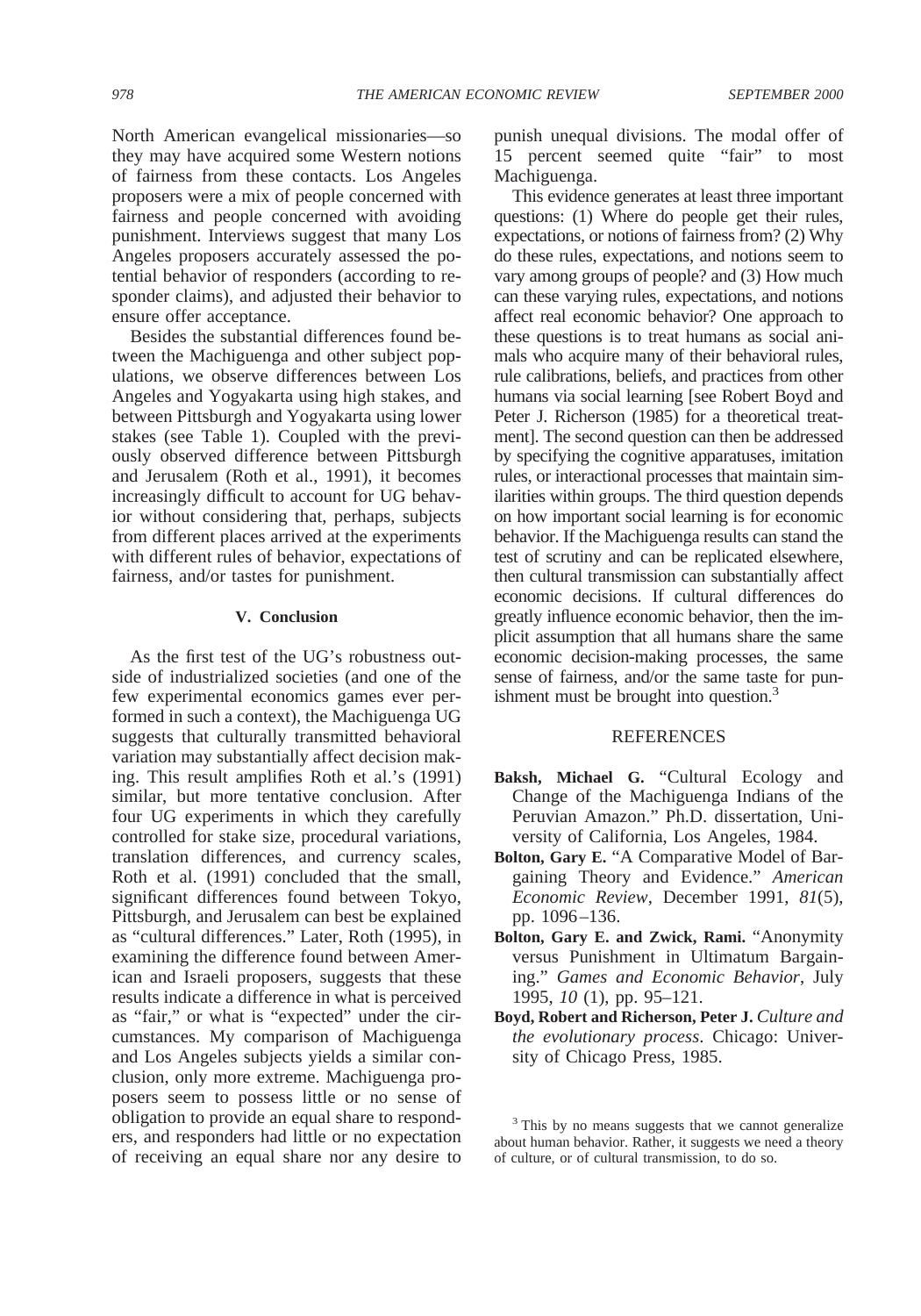- **[C](http://pubs.aeaweb.org/action/showLinks?system=10.1257%2Fjep.9.2.209)amerer, Colin F. and Thaler, Richard H.** "Anomalies: Ultimatums, Dictators and Manners." *Journal of Economic Perspectives*, Spring 1995, *9*(2), pp. 209–19.
	- **Cameron, Lisa A.** "Raising the Stakes in the Ultimatum Game: Experimental Evidence From Indonesia." *Economic Inquiry*, January 1999, *37*(1), pp. 47–59.
	- **Davis, Douglas D. and Holt, Charles A.,** eds. *Experimental economics*. Princeton, NJ: Princeton University Press, 1993.
	- **Fehr, Ernst and Schmidt, Klaus M.** "A Theory of Fairness, Competition, and Cooperation." Mimeo, University of Zürich, 1997.
- **[F](http://pubs.aeaweb.org/action/showLinks?crossref=10.1006%2Fgame.1994.1021)orsythe, Robert; Horowitz, Joel L.; Savin, N. E. and Sefton, Martin.** "Fairness in Simple Bargaining Experiments." *Games and Economics Behavior*, May 1994, *6*(3), pp. 347–69.
	- **Henrich, Joseph.** "Market Incorporation, Agricultural Change, and Sustainability Among the Machiguenga Indians of the Peruvian Amazon." *Human Ecology*, June 1997, *25*(2), pp. 319–51.
- **[H](http://pubs.aeaweb.org/action/showLinks?crossref=10.1006%2Fgame.1994.1056)offman, Elizabeth; McCabe, Kevin A.; Shachat, Keith and Smith, Vernon L.** "Preferences, Property Rights, and Anonymity in Bargaining Games." *Games and Economic Behavior*, November 1994, *7*(3), pp. 346– 80.
- **Hoffman, Elizabeth; McCabe, Kevin A. and Smith, Vernon L.** "On Expectations and Monetary Stakes in Ultimatum Games." *International Journal of Game Theory*, Summer 1996, *25*(3), pp. 289–301.
- **Kagel, John H. and Roth, Alvin E.,** eds. *Handbook of experimental economics*. Princeton, NJ: Princeton University Press, 1995.
- **Konow, James.** "A Positive Theory of Economic Fairness." *Journal of Economic Behavior and Organization*, October 1996, *31*(1), pp. 13–35.
- **Roth, Alvin.** "Bargaining Experiments," in John H. Kagel and Alvin E. Roth, eds., *Handbook of experimental economics*. Princeton, NJ: Princeton University Press, 1995, pp. 253–348.
- **Roth, Alvin E.; Prasnikar, Vesna; Okuno-Fujiwara, Masahiro and Zamir, Shmuel.** "Bargaining and Market Behavior in Jerusalem, Ljubljana, Pittsburgh, and Tokyo: An Experimental Study." *American Economic Review*, December 1991, *81*(5), pp. 1068–95.
- **Slonim, Robert and Roth, Alvin E.** "Learning in High Stakes Ultimatum Games: An Experiment in the Slovak Republic." *Econometrica*, May 1998, *66*(3), pp. 569–96.
- **Tompkinson, Paul and Bethwaite, Judy.** "The Ultimatum Game: Raising the Stakes." *Journal of Economic Behavior and Organization*, August 1995, *27*(3), pp. 439–51.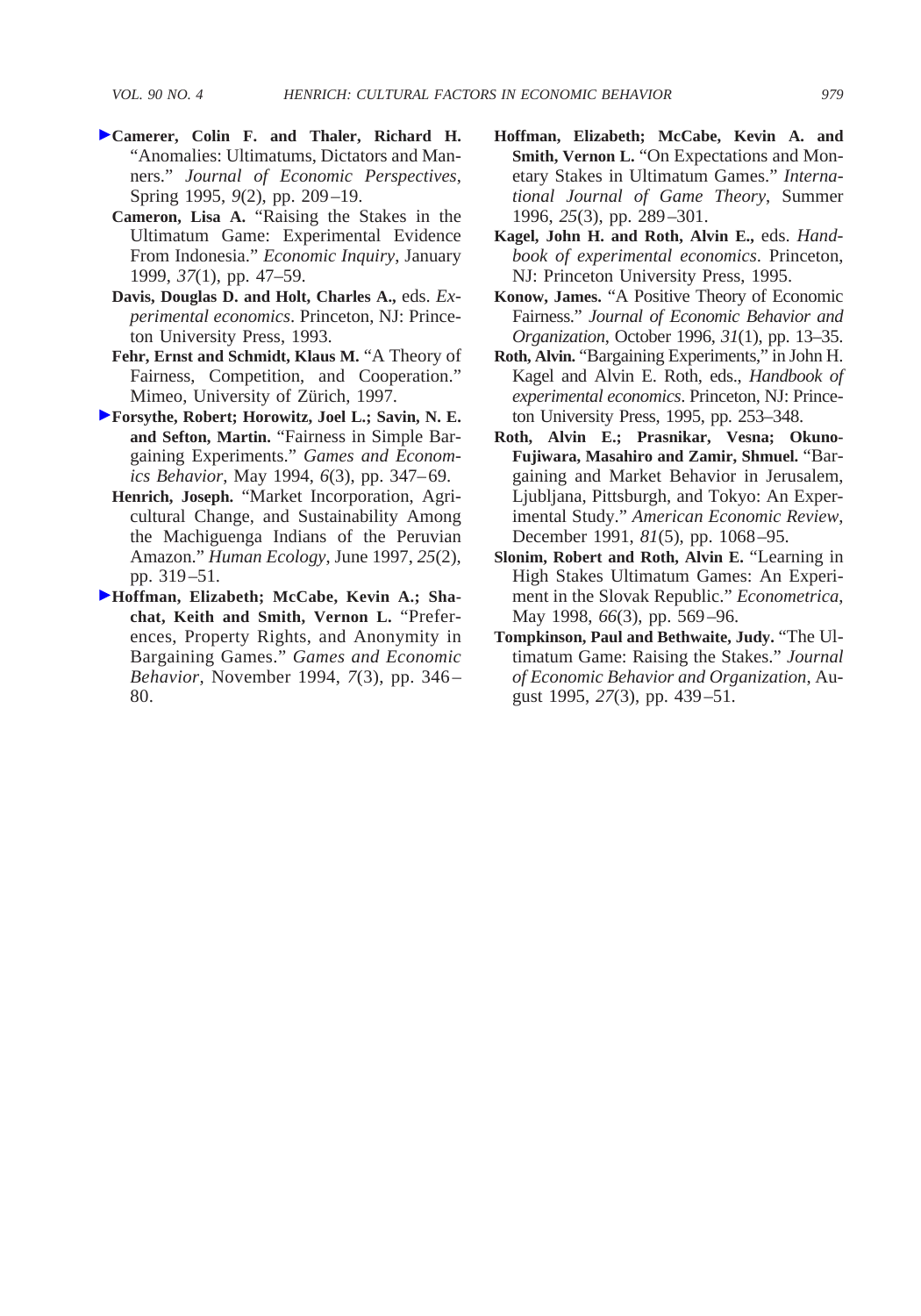# **This article has been cited by:**

- 1. Sven Horak. 2015. Culture or anonymity? Differences in proposer behaviour in Korea and Germany. *International Journal of Psychology* **50**:10.1002/ijop.2015.50.issue-5, 397-401. [\[CrossRef](http://dx.doi.org/10.1002/ijop.12142)]
- 2. Yan Wu, Mengyuan Zhang, Chi Zhang, Xuehong Tian. 2015. Fairness-related behaviour modulation by friendship is moderated by American primes in Chinese participants. *Asian Journal of Social Psychology* n/a-n/a. [\[CrossRef](http://dx.doi.org/10.1111/ajsp.12111)]
- 3. Chaning Jang, John Lynham. 2015. Where do social preferences come from?. *Economics Letters* . [\[CrossRef](http://dx.doi.org/10.1016/j.econlet.2015.09.004)]
- 4. Megan M. McClelland, Shannon B. Wanless. 2015. Introduction to the Special Issue: Self-Regulation Across Different Cultural Contexts. *Early Education and Development* **26**, 609-614. [\[CrossRef](http://dx.doi.org/10.1080/10409289.2015.1039436)]
- 5. Stuart Bretschneider, Yujin Choi, Tina Nabatchi, Rosemary O'LearyIncentivizing Collaboration: An Experimental Analysis of Performance Information, Public Value Creation, and Public Values Promotion 185-202. [[CrossRef\]](http://dx.doi.org/10.1201/b18116-14)
- 6. Werner Güth, Martin G. Kocher. 2014. More than thirty years of ultimatum bargaining experiments: Motives, variations, and a survey of the recent literature. *Journal of Economic Behavior & Organization* **108**, 396-409. [[CrossRef\]](http://dx.doi.org/10.1016/j.jebo.2014.06.006)
- 7. Eric van Damme, Kenneth G. Binmore, Alvin E. Roth, Larry Samuelson, Eyal Winter, Gary E. Bolton, Axel Ockenfels, Martin Dufwenberg, Georg Kirchsteiger, Uri Gneezy, Martin G. Kocher, Matthias Sutter, Alan G. Sanfey, Hartmut Kliemt, Reinhard Selten, Rosemarie Nagel, Ofer H. Azar. 2014. How Werner Güth's ultimatum game shaped our understanding of social behavior. *Journal of Economic Behavior & Organization* **108**, 292-318. [\[CrossRef](http://dx.doi.org/10.1016/j.jebo.2014.10.014)]
- 8.David Tennant, Richard Sutherland. 2014. What types of banks profit most from fees charged? A cross-country examination of bank-specific and country-level determinants. *Journal of Banking & Finance* **49**, 178-190. [\[CrossRef](http://dx.doi.org/10.1016/j.jbankfin.2014.08.023)]
- 9. Elnaz Nouri, Kallirroi Georgila, David Traum. 2014. Culture-specific models of negotiation for virtual characters: multi-attribute decision-making based on culture-specific values. *AI & SOCIETY* . [\[CrossRef](http://dx.doi.org/10.1007/s00146-014-0570-7)]
- 10. OLGA STODDARD, ANDREAS LEIBBRANDT. 2014. AN EXPERIMENTAL STUDY ON THE RELEVANCE AND SCOPE OF NATIONALITY AS A COORDINATION DEVICE. *Economic Inquiry* **52**:10.1111/ecin.2014.52.issue-4, 1392-1407. [\[CrossRef](http://dx.doi.org/10.1111/ecin.12097)]
- 11. Coren L. Apicella, Eduardo M. Azevedo, Nicholas A. Christakis, James H. Fowler. 2014. Evolutionary Origins of the Endowment Effect: Evidence from Hunter-Gatherers. *American Economic Review* **104**:6, 1793-1805. [[Abstract\]](http://dx.doi.org/10.1257/aer.104.6.1793) [[View PDF article\]](http://pubs.aeaweb.org/doi/pdf/10.1257/aer.104.6.1793) [\[PDF with links\]](http://pubs.aeaweb.org/doi/pdfplus/10.1257/aer.104.6.1793)
- 12. Yuan Zhou, Yun Wang, Li-Lin Rao, Liu-Qing Yang, Shu Li. 2014. Money talks: neural substrate of modulation of fairness by monetary incentives. *Frontiers in Behavioral Neuroscience* **8**. . [[CrossRef\]](http://dx.doi.org/10.3389/fnbeh.2014.00150)
- 13. Arnaud Tognetti, Claire Berticat, Michel Raymond, Charlotte Faurie. 2013. Is cooperativeness readable in static facial features? An inter-cultural approach. *Evolution and Human Behavior* . [\[CrossRef](http://dx.doi.org/10.1016/j.evolhumbehav.2013.08.002)]
- 14. Terence C. Burnham. 2013. Toward a neo-Darwinian synthesis of neoclassical and behavioral economics. *Journal of Economic Behavior & Organization* **90**, S113-S127. [[CrossRef\]](http://dx.doi.org/10.1016/j.jebo.2012.12.015)
- 15. Soo Hong Chew, Richard P. Ebstein, Songfa Zhong. 2013. Sex-hormone genes and gender difference in ultimatum game: Experimental evidence from China and Israel. *Journal of Economic Behavior & Organization* **90**, 28-42. [\[CrossRef](http://dx.doi.org/10.1016/j.jebo.2013.03.008)]
- 16. Brian SchollCulture and economics of migration . [\[CrossRef](http://dx.doi.org/10.1002/9781444351071.wbeghm596)]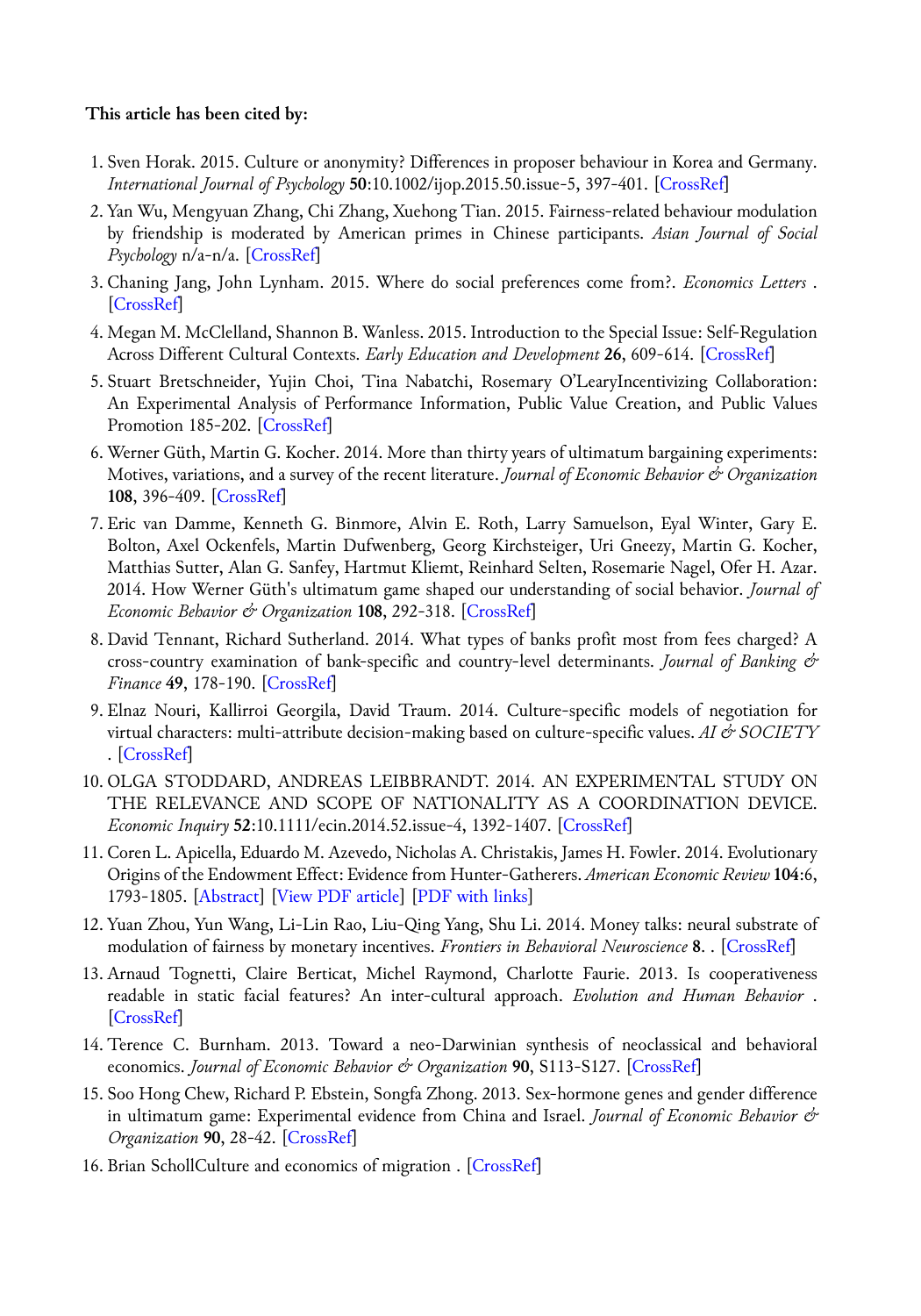- 17.Dennis Wittmer, Ali Al-Kazemi. 2012. Ethics and Economics in International Business Education: A Comparison of Kuwaiti and U.S. Students Using an Ultimatum Game Scenario. *Journal of Teaching in International Business* **23**, 291-309. [\[CrossRef](http://dx.doi.org/10.1080/08975930.2012.779914)]
- 18. John Griffin, David Nickerson, Abigail Wozniak. 2012. Racial differences in inequality aversion: Evidence from real world respondents in the ultimatum game. *Journal of Economic Behavior & Organization* **84**, 600-617. [[CrossRef\]](http://dx.doi.org/10.1016/j.jebo.2012.09.010)
- 19. Robertas Zubrickas. 2012. How exposure to markets can favor inequity-averse preferences. *Journal of Economic Behavior & Organization* **84**, 174-181. [[CrossRef\]](http://dx.doi.org/10.1016/j.jebo.2012.07.008)
- 20. Jingnan Chen, Daniel Houser. 2012. Non-human Primate Studies Inform the Foundations of Fair and Just Human Institutions. *Social Justice Research* **25**, 277-297. [\[CrossRef](http://dx.doi.org/10.1007/s11211-012-0162-y)]
- 21. Göran Bostedt, Runar Brännlund. 2012. Rationality, fairness and the cost of distrust. *The Journal of Socio-Economics* **41**, 345-349. [\[CrossRef](http://dx.doi.org/10.1016/j.socec.2012.04.001)]
- 22. Ulf Narloch, Unai Pascual, Adam G. Drucker. 2012. Collective Action Dynamics under External Rewards: Experimental Insights from Andean Farming Communities. *World Development* . [[CrossRef\]](http://dx.doi.org/10.1016/j.worlddev.2012.03.014)
- 23. Yang Yang, Kevin K.F. Wong. 2012. The influence of cultural distance on China inbound tourism flows: a panel data gravity model approach. *Asian Geographer* 1-17. [\[CrossRef](http://dx.doi.org/10.1080/10225706.2012.662314)]
- 24. Joseph Henrich, Maciej Chudek. 2012. Understanding the research program. *Behavioral and Brain Sciences* **35**, 29-30. [[CrossRef\]](http://dx.doi.org/10.1017/S0140525X11001397)
- 25. THORSTEN CHMURA. 2011. RESPONSE MODES AND COORDINATION IN A TRAFFIC CONTEXT, AN EXPERIMENTAL COMPARISON OF CHINESE AND GERMAN PARTICIPANTS. *The Singapore Economic Review* **56**, 489-501. [\[CrossRef](http://dx.doi.org/10.1142/S0217590811004390)]
- 26. Eunkyung Kim, Luyan Chi, Yu-Han Chang, Rajiv MaheswaranDynamics of Social Interactions in a Network Game 141-148. [\[CrossRef](http://dx.doi.org/10.1109/PASSAT/SocialCom.2011.131)]
- 27. Loren King. 2011. Exploitation and Rational Choice. *Canadian Journal of Political Science* **44**, 635-661. [\[CrossRef](http://dx.doi.org/10.1017/S0008423911000527)]
- 28. Sebastian Prediger, Björn Vollan, Markus Frölich. 2011. The impact of culture and ecology on cooperation in a common-pool resource experiment. *Ecological Economics* **70**, 1599-1608. [[CrossRef\]](http://dx.doi.org/10.1016/j.ecolecon.2010.08.017)
- 29. Hakan I. Unsal, John E. Taylor. 2011. An empirical investigation of opportunistic behaviour in project networks and its impact on market efficiency. *Engineering Project Organization Journal* **1**, 95-106. [\[CrossRef](http://dx.doi.org/10.1080/21573727.2011.569931)]
- 30. JEFFREY CARPENTER, ERIKA SEKI. 2011. DO SOCIAL PREFERENCES INCREASE PRODUCTIVITY? FIELD EXPERIMENTAL EVIDENCE FROM FISHERMEN IN TOYAMA BAY. *Economic Inquiry* **49**:10.1111/ecin.2011.49.issue-2, 612-630. [\[CrossRef](http://dx.doi.org/10.1111/j.1465-7295.2009.00268.x)]
- 31. A. Schluter, B. Vollan. 2011. Morals as an incentive? A field study on honour based flower picking. *European Review of Agricultural Economics* **38**, 79-97. [\[CrossRef](http://dx.doi.org/10.1093/erae/jbq045)]
- 32. Raquel FernándezDoes Culture Matter? 481-510. [[CrossRef\]](http://dx.doi.org/10.1016/B978-0-444-53187-2.00011-5)
- 33. M. Ehmke, J. F. Shogren. 2010. The Experimental Mindset within Development Economics: Proper Use and Handling Are Everything. *Applied Economic Perspectives and Policy* **32**, 549-563. [[CrossRef\]](http://dx.doi.org/10.1093/aepp/ppq025)
- 34. Calvin Blackwell, Michael McKee. 2010. Is There a Bias Toward Contributing to Local Public Goods? Cultural Effects. *Forum for Social Economics* **39**, 243-257. [\[CrossRef](http://dx.doi.org/10.1007/s12143-010-9073-6)]
- 35. Thomas D. Gilovich, Dale W. GriffinJudgment and Decision Making . [[CrossRef\]](http://dx.doi.org/10.1002/9780470561119.socpsy001015)
- 36. Alberto Chong, Jorge Guillen, Vanessa Rios. 2010. Language Nuances and Socioeconomic Outcomes. *American Journal of Economics and Sociology* **69**:10.1111/ajes.2010.69.issue-2, 693-716. [\[CrossRef](http://dx.doi.org/10.1111/j.1536-7150.2010.00715.x)]
- 37. Alberto Chong, Jorge Guillen, Vanessa Rios. 2010. Language nuances, trust and economic growth. *Public Choice* **143**, 191-208. [[CrossRef](http://dx.doi.org/10.1007/s11127-009-9497-9)]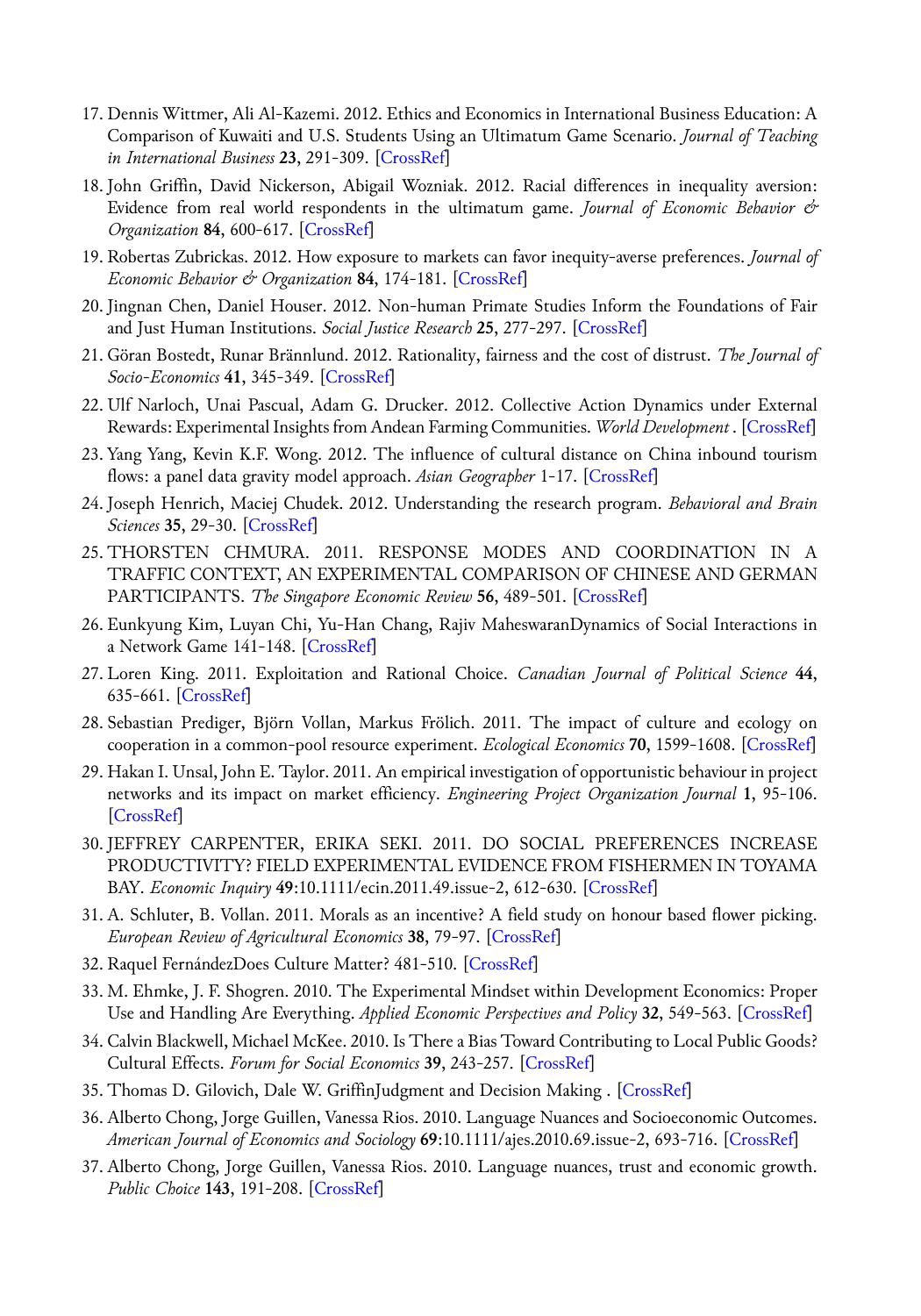- 38. Ju-Young Kim, Martin Natter, Martin Spann. 2010. Pay-What-You-Want Praxisrelevanz und Konsumentenverhalten. *Zeitschrift für Betriebswirtschaft* **80**, 147-169. [\[CrossRef](http://dx.doi.org/10.1007/s11573-009-0345-7)]
- 39. Emmanuel Petit. 2010. La négociation : les enseignements du jeu de l'ultimatum. *Négociations* **13**, 77. [[CrossRef\]](http://dx.doi.org/10.3917/neg.013.0077)
- 40. Joseph R. Carter, Arnold Maltz, Elliot Maltz, Mark Goh, Tingting Yan. 2010. Impact of culture on supplier selection decision making. *The International Journal of Logistics Management* **21**, 353-374. [\[CrossRef](http://dx.doi.org/10.1108/09574091011089790)]
- 41. Taylor Jaworski, Vernon L. Smith, Bart J. Wilson. 2010. Discovering Economics in the Classroom with Experimental Economics and the Scottish Enlightenment\*\*We are grateful to the International Foundation for Research in Experimental Economics for its generous financial support to develop the materials for this curriculum and to Jeffery Kirchner for programming the software to implement it. We thank the editor and two anonymous referees for suggestions that have improved the exposition of the paper. The Windows-compatible software and all other materials in the text are available upon request at: http://www.chapman.edu/ESI/software/default.asp. *International Review of Economics Education* **9**:2, 10. [[CrossRef\]](http://dx.doi.org/10.1016/S1477-3880(15)30053-0)
- 42. Ho Teck-Hua, Su Xuanming. 2009. Peer-Induced Fairness in Games. *American Economic Review* **99**:5, 2022-2049. [[Abstract\]](http://dx.doi.org/10.1257/aer.99.5.2022) [[View PDF article\]](http://pubs.aeaweb.org/doi/pdf/10.1257/aer.99.5.2022) [\[PDF with links\]](http://pubs.aeaweb.org/doi/pdfplus/10.1257/aer.99.5.2022)
- 43. Frank W. Marlowe. 2009. Hadza Cooperation. *Human Nature* **20**, 417-430. [\[CrossRef](http://dx.doi.org/10.1007/s12110-009-9072-6)]
- 44.Daniel Boyd Kramer, Gerald Urquhart, Kristen Schmitt. 2009. Globalization and the connection of remote communities: A review of household effects and their biodiversity implications. *Ecological Economics* **68**, 2897-2909. [\[CrossRef](http://dx.doi.org/10.1016/j.ecolecon.2009.06.026)]
- 45. MARIAH D. EHMKE, JASON F. SHOGREN. 2009. Experimental methods for environment and development economics. *Environment and Development Economics* **14**, 419. [\[CrossRef](http://dx.doi.org/10.1017/S1355770X08004592)]
- 46. Cary Deck, Amy Farmer, Dao-Zhi Zeng. 2009. Arbitration and Bargaining across the Pacific. *Southern Economic Journal* **76**, 183-197. [\[CrossRef](http://dx.doi.org/10.4284/sej.2009.76.1.183)]
- 47. Martin Ruef **18**, . [\[CrossRef](http://dx.doi.org/10.1108/S0277-2833(2009)0000018006)]
- 48. Ju-Young Kim, Martin Natter, Martin Spann. 2009. Pay What You Want: A New Participative Pricing Mechanism. *Journal of Marketing* **73**, 44-58. [\[CrossRef](http://dx.doi.org/10.1509/jmkg.73.1.44)]
- 49. O. Oullier, A.P. Kirman, J. Kelso. 2008. The Coordination Dynamics of Economic Decision Making: A Multilevel Approach to Social Neuroeconomics. *IEEE Transactions on Neural Systems and Rehabilitation Engineering* **16**, 557-571. [[CrossRef\]](http://dx.doi.org/10.1109/TNSRE.2008.2009960)
- 50. Andreas Ortmann. 2008. PROSPECTING NEUROECONOMICS. *Economics and Philosophy* **24**, 431. [\[CrossRef](http://dx.doi.org/10.1017/S026626710800206X)]
- 51. William B. Heller, K. K. Sieberg. 2008. Functional unpleasantness: the evolutionary logic of righteous resentment. *Public Choice* **135**, 399-413. [\[CrossRef](http://dx.doi.org/10.1007/s11127-007-9269-3)]
- 52. Ramón Cobo Reyes, Natalia Jiménez, Ángel Solano García. 2008. Inequality Aversion Among Spanish Gypsies. An Experimental Approach. *Revista Internacional de Sociología* **LXVI**:10.3989/ris.2008.i49. . [\[CrossRef](http://dx.doi.org/10.3989/ris.2008.i49.82)]
- 53. Carey K. Morewedge, Michael E. Clear. 2008. Anthropomorphic God Concepts Engender Moral Judgment. *Social Cognition* **26**, 182-189. [\[CrossRef\]](http://dx.doi.org/10.1521/soco.2008.26.2.182)
- 54. Benoit Hardy-Vallée, Paul Thagard. 2008. How to Play the Ultimatum Game: An Engineering Approach to Metanormativity. *Philosophical Psychology* **21**, 173-192. [\[CrossRef](http://dx.doi.org/10.1080/09515080801976581)]
- 55. M. N. Kuperman, S. Risau-Gusman. 2008. The effect of the topology on the spatial ultimatum game. *The European Physical Journal B* **62**, 233-238. [[CrossRef](http://dx.doi.org/10.1140/epjb/e2008-00133-x)]
- 56. Juan Camilo Cardenas, Jeffrey Carpenter. 2008. Behavioural Development Economics: Lessons from Field Labs in the Developing World. *Journal of Development Studies* **44**, 311-338. [[CrossRef\]](http://dx.doi.org/10.1080/00220380701848327)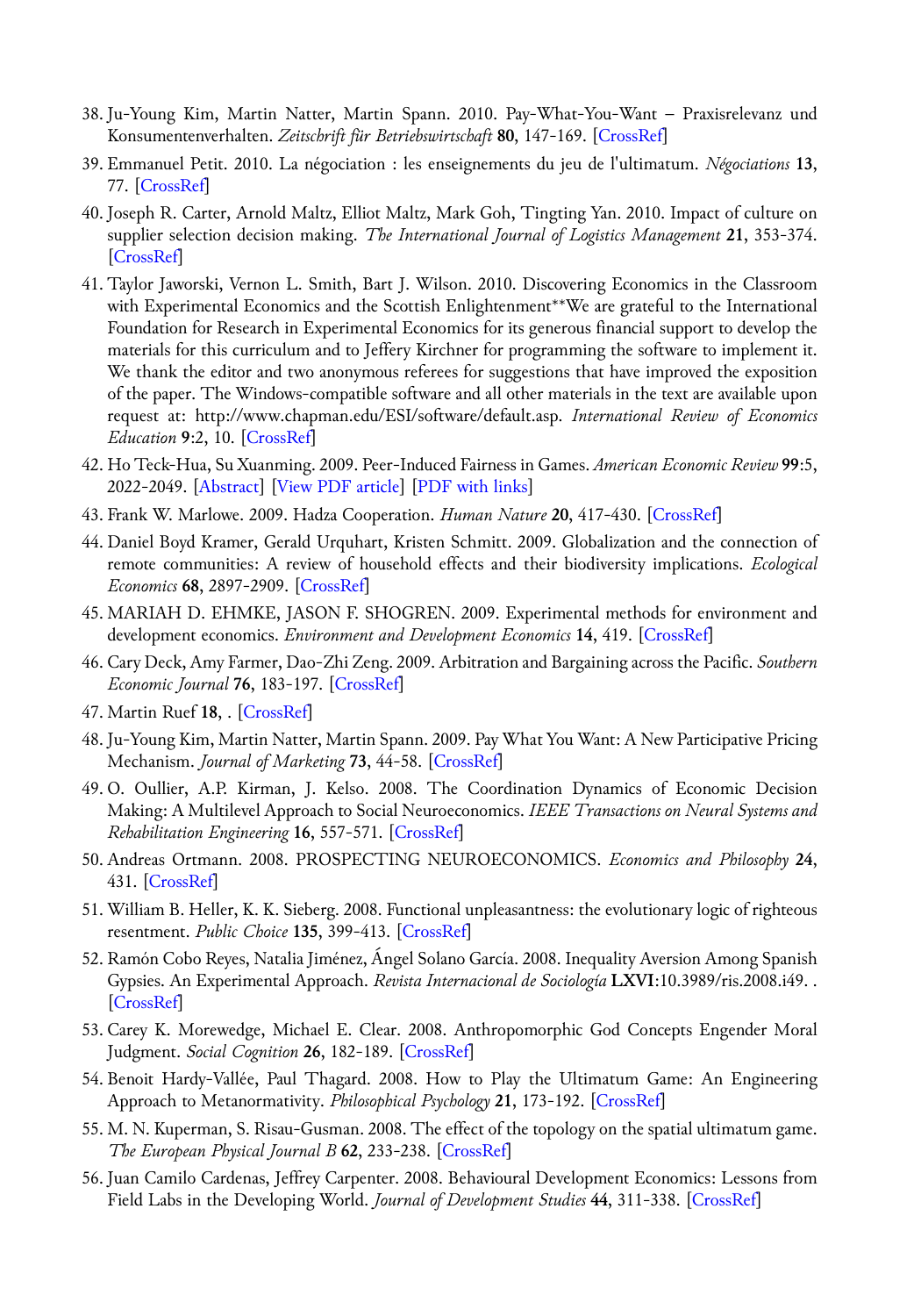- 57. Cindy D. Kam, Jennifer R. Wilking, Elizabeth J. Zechmeister. 2007. Beyond the "Narrow Data Base": Another Convenience Sample for Experimental Research. *Political Behavior* **29**, 415-440. [[CrossRef\]](http://dx.doi.org/10.1007/s11109-007-9037-6)
- 58. Terence C. Burnham, Brian Hare. 2007. Engineering Human Cooperation. *Human Nature* **18**, 88-108. [[CrossRef\]](http://dx.doi.org/10.1007/s12110-007-9012-2)
- 59. L CRONK. 2007. The influence of cultural framing on play in the trust game: a Maasai example☆. *Evolution and Human Behavior* **28**, 352-358. [\[CrossRef](http://dx.doi.org/10.1016/j.evolhumbehav.2007.05.006)]
- 60. PAUL J. FERRARO, RONALD G. CUMMINGS. 2007. CULTURAL DIVERSITY, DISCRIMINATION, AND ECONOMIC OUTCOMES: AN EXPERIMENTAL ANALYSIS. *Economic Inquiry* **45**:10.1111/ecin.2007.45.issue-2, 217-232. [[CrossRef\]](http://dx.doi.org/10.1111/j.1465-7295.2006.00013.x)
- 61. Joseph Henrich. 2007. Behavioral Data, Cultural Group Selection, and Genetics. *Psychological Inquiry* **18**, 36-37. [[CrossRef\]](http://dx.doi.org/10.1080/10478400701389185)
- 62. S GARCIA, A TOR. 2007. Rankings, standards, and competition: Task vs. scale comparisons#. *Organizational Behavior and Human Decision Processes* **102**, 95-108. [[CrossRef\]](http://dx.doi.org/10.1016/j.obhdp.2006.10.004)
- 63. Pablo Brañas-Garza, Ramón Cobo-Reyes, Almudena Domínguez. 2006. "Si él lo necesita": Gypsy fairness in Vallecas. *Experimental Economics* **9**, 253-264. [\[CrossRef](http://dx.doi.org/10.1007/s10683-006-9126-0)]
- 64. Terence C BurnhamGames: Ultimatum . [[CrossRef\]](http://dx.doi.org/10.1002/0470018860.s00692)
- 65. Vernon L SmithEconomics, Experimental Methods in . [\[CrossRef](http://dx.doi.org/10.1002/0470018860.s00714)]
- 66. Theodore C. BergstromChapter 11 Natural Kantian or ZOO ECONOMICUS? Evolutionary theories of selfishness and altruism among men and beasts 771-817. [[CrossRef\]](http://dx.doi.org/10.1016/S1574-0714(06)01011-6)
- 67. Louis Lévy-Garboua, Claude Meidinger, Benoît RapoportChapter 7 The Formation of Social Preferences: Some Lessons from Psychology and Biology 545-613. [[CrossRef\]](http://dx.doi.org/10.1016/S1574-0714(06)01007-4)
- 68. Nicolas Eber. 2006. À la recherche de l'Homo oeconomicus... et si le commerce adoucissait les mœurs ?. *Revue du MAUSS* **27**, 343. [[CrossRef\]](http://dx.doi.org/10.3917/rdm.027.0343)
- 69. M PRICE. 2005. Punitive sentiment among the Shuar and in industrialized societies: cross-cultural similarities. *Evolution and Human Behavior* **26**, 279-287. [\[CrossRef](http://dx.doi.org/10.1016/j.evolhumbehav.2004.08.009)]
- 70. J CARDENAS, E OSTROM. 2004. What do people bring into the game? Experiments in the field about cooperation in the commons. *Agricultural Systems* **82**, 307-326. [\[CrossRef](http://dx.doi.org/10.1016/j.agsy.2004.07.008)]
- 71. Glenn W. Harrison, John A. List. 2004. Field Experiments. *Journal of Economic Literature* **42**:4, 1009-1055. [[Abstract\]](http://dx.doi.org/10.1257/0022051043004577) [[View PDF article\]](http://pubs.aeaweb.org/doi/pdf/10.1257/0022051043004577) [\[PDF with links\]](http://pubs.aeaweb.org/doi/pdfplus/10.1257/0022051043004577)
- 72. E VANDIJK. 2004. Social value orientations and the strategic use of fairness in ultimatum bargaining. *Journal of Experimental Social Psychology* **40**, 697-707. [\[CrossRef](http://dx.doi.org/10.1016/j.jesp.2004.03.002)]
- 73. RAYMOND M. DUCH, HARVEY D. PALMER. 2004. It's Not Whether You Win or Lose, but How You Play the Game: Self-Interest, Social Justice, and Mass Attitudes toward Market Transition. *American Political Science Review* **98**. . [[CrossRef\]](http://dx.doi.org/10.1017/S0003055404001261)
- 74.Dominic D.P. Johnson, Oliver Krüger. 2004. The Good of Wrath: Supernatural Punishment and the Evolution of Cooperation. *Political Theology* **5**, 159-176. [\[CrossRef](http://dx.doi.org/10.1558/poth.2004.5.2.159)]
- 75. James Konow. 2003. Which Is the Fairest One of All? A Positive Analysis of Justice Theories. *Journal of Economic Literature* **41**:4, 1188-1239. [[Abstract\]](http://dx.doi.org/10.1257/002205103771800013) [\[View PDF article](http://pubs.aeaweb.org/doi/pdf/10.1257/002205103771800013)] [\[PDF with links\]](http://pubs.aeaweb.org/doi/pdfplus/10.1257/002205103771800013)
- 76. Abigail Barr. 2003. Trust and expected trustworthiness: experimental evidence from zimbabwean villages\*. *The Economic Journal* **113**:10.1111/ecoj.2003.113.issue-489, 614-630. [[CrossRef\]](http://dx.doi.org/10.1111/1468-0297.t01-1-00150)
- 77.David P. Tracer. 2003. Selfishness and Fairness in Economic and Evolutionary Perspective: An Experimental Economic Study in Papua New Guinea. *Current Anthropology* **44**:10.1086/ ca.2003.44.issue-3, 432-438. [\[CrossRef](http://dx.doi.org/10.1086/374904)]
- 78. Vernon L. Smith. 2003. Constructivist and Ecological Rationality in Economics. *American Economic Review* **93**:3, 465-508. [\[Citation](http://dx.doi.org/10.1257/000282803322156954)] [[View PDF article\]](http://pubs.aeaweb.org/doi/pdf/10.1257/000282803322156954) [[PDF with links](http://pubs.aeaweb.org/doi/pdfplus/10.1257/000282803322156954)]